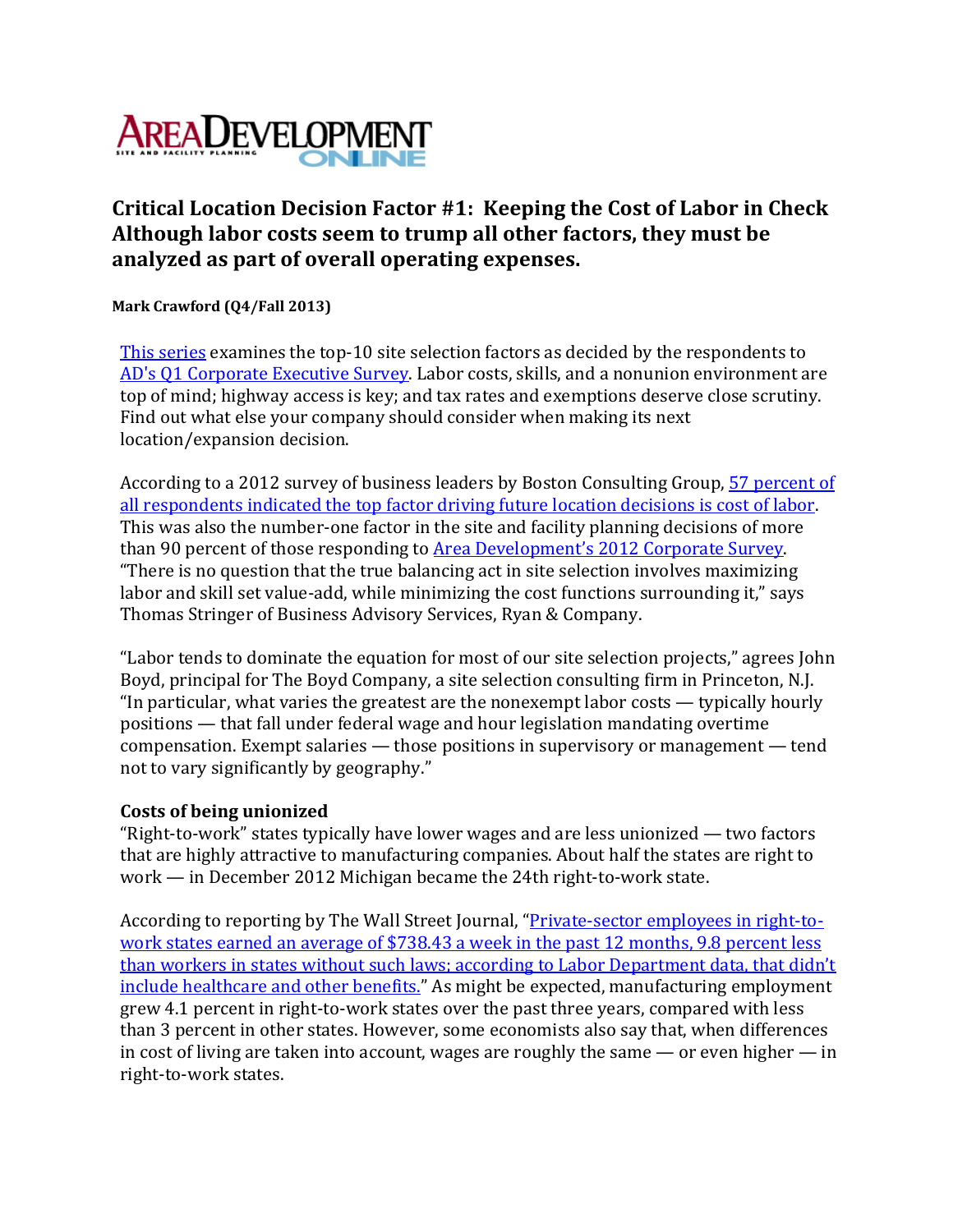## **Labor Productivity**

The Economics and Statistics Administration (ESA) indicates that American workers continue to increase their productivity. U.S. unit labor costs dropped nearly 17 percent between 2000 and 2011, meaning that productivity rose faster than labor costs. "This is not the situation in many countries that historically have been considered attractive destinations for outsourcing," states ESA economist David S. Langdon. "In the case of China, for example, wage increases have easily outpaced labor productivity growth. As a result, economy‐wide unit labor costs in China have ballooned by more than 85 percent since 2000. Canada and South Korea also face rising unit labor costs, with gains of 21 percent and 9 percent, respectively."